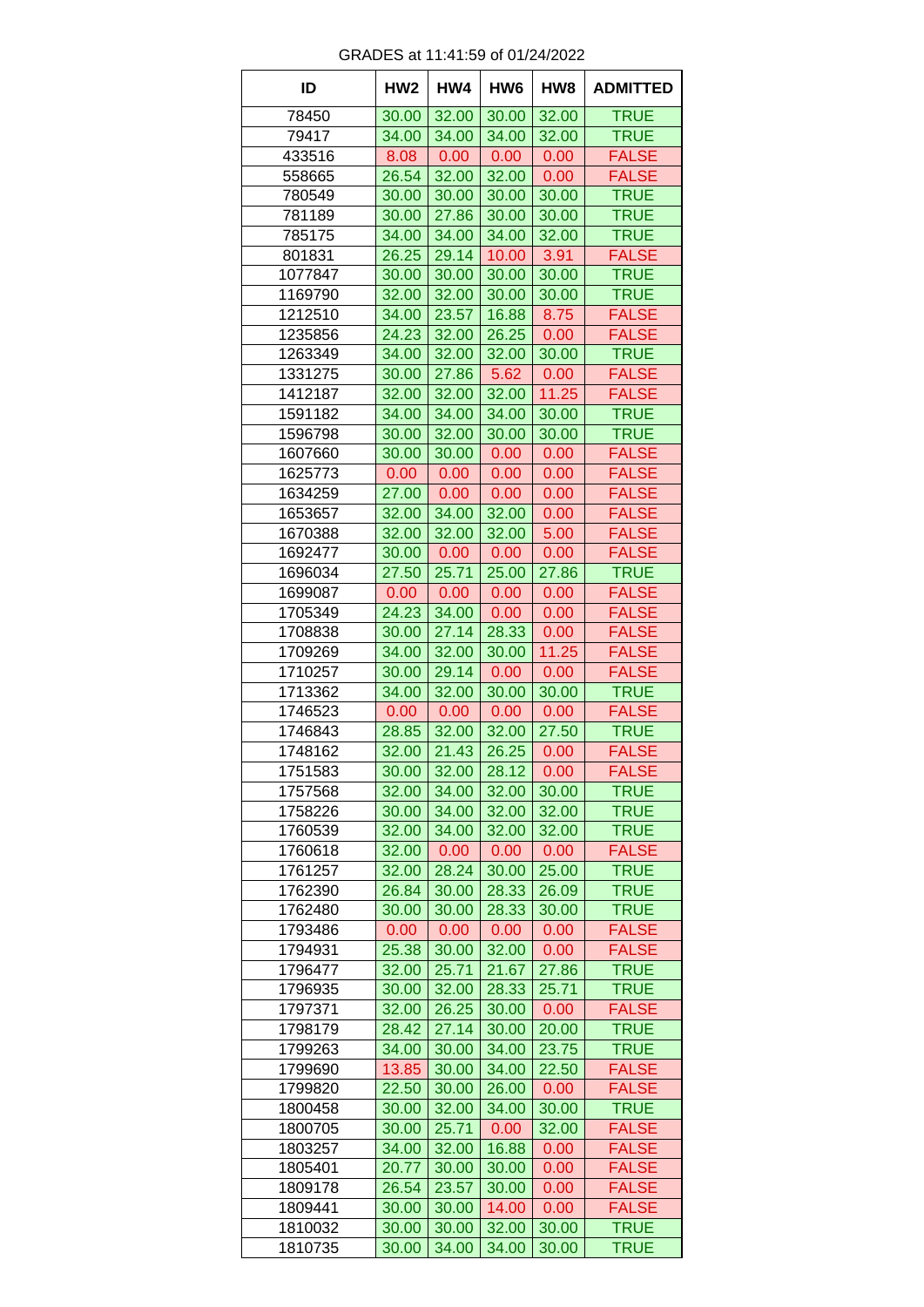| 1810746 | 30.00 | 34.00 | 26.25 | 30.00 | <b>TRUE</b>  |
|---------|-------|-------|-------|-------|--------------|
| 1811633 | 32.00 | 32.00 | 26.00 | 32.00 | <b>TRUE</b>  |
| 1812425 | 30.00 | 32.00 | 30.00 | 30.00 | <b>TRUE</b>  |
| 1817818 | 32.00 | 34.00 | 32.00 | 32.00 | <b>TRUE</b>  |
| 1818011 | 30.00 | 23.57 | 32.00 | 5.00  | <b>FALSE</b> |
| 1818849 | 26.84 | 27.86 | 30.00 | 0.00  | <b>FALSE</b> |
| 1819860 | 30.00 | 23.57 | 30.00 | 0.00  | <b>FALSE</b> |
| 1821180 | 32.00 | 23.57 | 30.00 | 0.00  | <b>FALSE</b> |
| 1822919 | 34.00 | 34.00 | 34.00 | 32.00 | <b>TRUE</b>  |
| 1823395 | 26.84 | 24.29 | 32.00 | 27.86 | <b>TRUE</b>  |
| 1823405 | 32.00 | 23.33 | 30.00 | 30.00 | <b>TRUE</b>  |
|         |       |       |       |       |              |
| 1831794 | 16.15 | 0.00  | 0.00  | 0.00  | <b>FALSE</b> |
| 1834877 | 30.00 | 23.57 | 0.00  | 0.00  | <b>FALSE</b> |
| 1834884 | 25.26 | 0.00  | 0.00  | 0.00  | <b>FALSE</b> |
| 1834920 | 30.00 | 25.71 | 32.00 | 32.00 | <b>TRUE</b>  |
| 1834930 | 34.00 | 34.00 | 34.00 | 34.00 | <b>TRUE</b>  |
| 1835861 | 34.00 | 23.57 | 28.12 | 34.00 | <b>TRUE</b>  |
| 1836451 | 34.00 | 34.00 | 34.00 | 27.50 | <b>TRUE</b>  |
| 1836651 | 30.00 | 25.71 | 26.25 | 0.00  | <b>FALSE</b> |
| 1838625 | 28.12 | 0.00  | 0.00  | 0.00  | <b>FALSE</b> |
| 1842041 | 30.00 | 32.00 | 26.25 | 32.00 | <b>TRUE</b>  |
| 1842707 | 34.00 | 30.00 | 26.25 | 0.00  | <b>FALSE</b> |
| 1844168 | 32.00 | 27.86 | 30.00 | 32.00 | <b>TRUE</b>  |
| 1844312 | 27.00 | 23.57 | 32.00 | 0.00  | <b>FALSE</b> |
| 1844504 | 28.85 | 32.00 | 32.00 | 0.00  | <b>FALSE</b> |
| 1845290 | 30.00 | 30.00 | 30.00 | 0.00  | <b>FALSE</b> |
| 1846839 | 26.25 | 23.57 | 32.00 | 17.50 | <b>TRUE</b>  |
|         |       |       |       |       |              |
| 1847962 | 22.50 | 30.00 | 30.00 | 0.00  | <b>FALSE</b> |
| 1848440 | 34.00 | 30.00 | 30.00 | 30.00 | <b>TRUE</b>  |
| 1849526 | 0.00  | 34.00 | 0.00  | 0.00  | <b>FALSE</b> |
| 1853907 | 30.00 | 0.00  | 32.00 | 0.00  | <b>FALSE</b> |
| 1855994 | 30.00 | 0.00  | 0.00  | 0.00  | <b>FALSE</b> |
| 1856191 | 32.00 | 30.00 | 30.00 | 30.00 | <b>TRUE</b>  |
| 1859942 | 0.00  | 21.43 | 0.00  | 0.00  | <b>FALSE</b> |
| 1862221 | 0.00  | 0.00  | 0.00  | 0.00  | <b>FALSE</b> |
| 1863851 | 32.00 | 32.00 | 28.00 | 22.50 | <b>TRUE</b>  |
| 1864333 | 32.00 | 32.00 | 28.33 | 30.00 | <b>TRUE</b>  |
| 1868074 | 32.00 | 28.24 | 34.00 | 27.50 | <b>TRUE</b>  |
| 1868673 | 30.00 | 32.00 | 0.00  | 0.00  | <b>FALSE</b> |
| 1869180 | 32.00 | 27.86 | 32.00 | 23.75 | TRUE         |
| 1870720 | 32.00 | 34.00 | 34.00 | 34.00 | <b>TRUE</b>  |
| 1871169 | 34.00 | 32.00 | 34.00 | 30.00 | <b>TRUE</b>  |
| 1872217 |       |       |       |       |              |
|         | 34.00 | 34.00 | 34.00 | 28.75 | <b>TRUE</b>  |
| 1874431 | 4.62  | 0.00  | 0.00  | 0.00  | <b>FALSE</b> |
| 1883984 | 26.84 | 32.00 | 32.00 | 30.00 | <b>TRUE</b>  |
| 1884283 | 30.00 | 32.00 | 32.00 | 30.00 | <b>TRUE</b>  |
| 1885638 | 26.84 | 0.00  | 0.00  | 0.00  | <b>FALSE</b> |
| 1885652 | 32.00 | 23.57 | 32.00 | 29.35 | <b>TRUE</b>  |
| 1885756 | 32.00 | 0.00  | 0.00  | 0.00  | <b>FALSE</b> |
| 1886636 | 26.84 | 34.00 | 10.00 | 0.00  | <b>FALSE</b> |
| 1886929 | 26.84 | 27.14 | 24.00 | 26.00 | <b>TRUE</b>  |
| 1887464 | 32.00 | 30.00 | 16.45 | 27.50 | <b>TRUE</b>  |
| 1889197 | 32.00 | 27.14 | 30.00 | 0.00  | <b>FALSE</b> |
| 1890203 | 30.00 | 28.57 | 0.00  | 0.00  | <b>FALSE</b> |
| 1890283 | 26.84 | 22.86 | 23.33 | 0.00  | <b>FALSE</b> |
| 1890686 | 32.00 | 32.00 | 28.33 | 2.00  | <b>FALSE</b> |
| 1892597 | 32.00 | 34.00 | 30.00 | 34.00 | <b>TRUE</b>  |
| 1892835 | 34.00 | 32.00 | 34.00 | 32.00 | <b>TRUE</b>  |
|         |       |       |       |       |              |
| 1893072 | 24.23 | 34.00 | 34.00 | 34.00 | <b>TRUE</b>  |
| 1894968 | 24.23 | 30.00 | 30.00 | 0.00  | <b>FALSE</b> |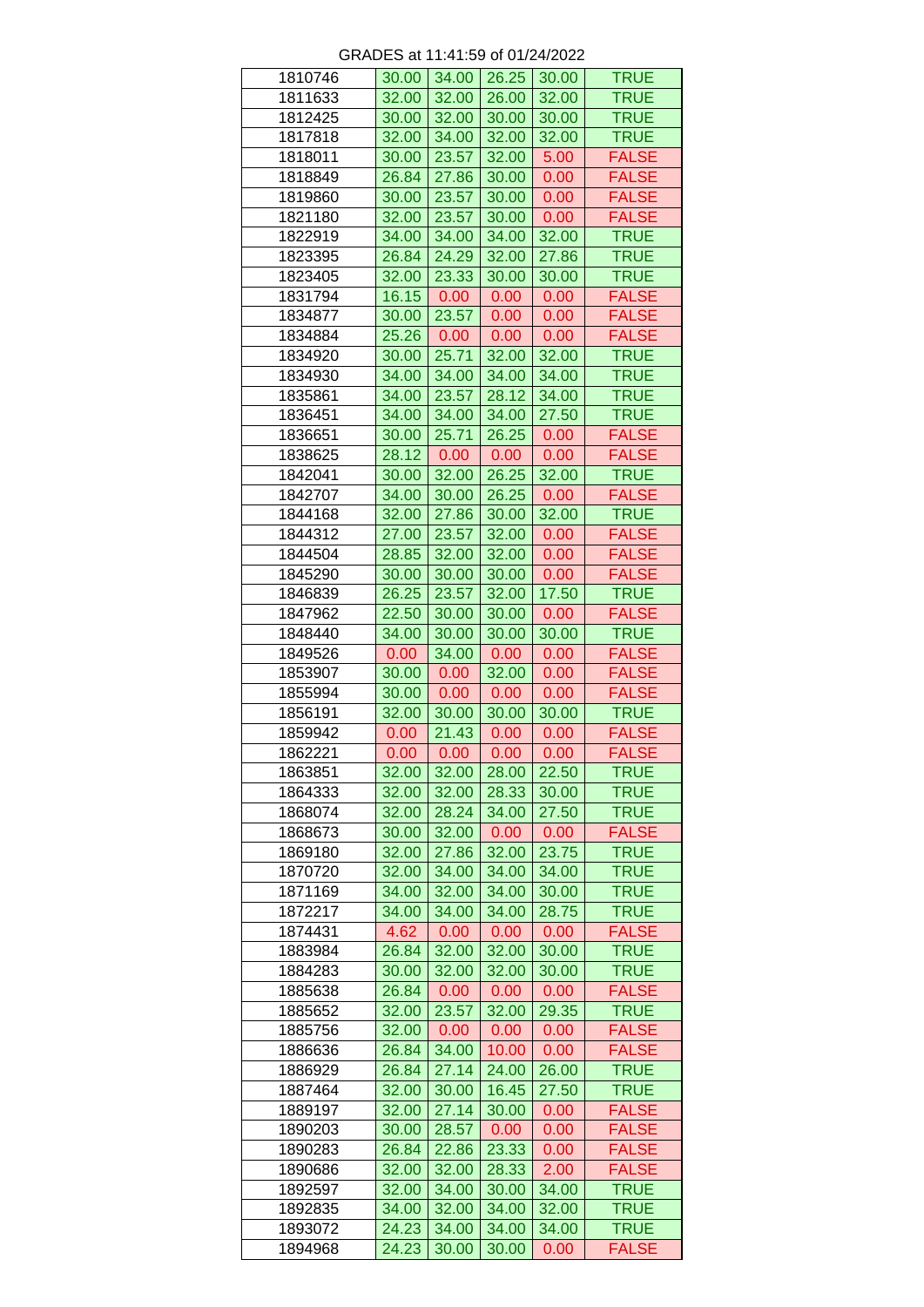| 1895077 | 23.08 | 34.00 | 30.00 | 23.75 | <b>TRUE</b>  |
|---------|-------|-------|-------|-------|--------------|
| 1896540 | 30.00 | 0.00  | 30.00 | 0.00  | <b>FALSE</b> |
| 1897425 | 26.84 | 0.00  | 0.00  | 0.00  | <b>FALSE</b> |
| 1899003 | 34.00 | 34.00 | 32.00 | 32.00 | <b>TRUE</b>  |
| 1902904 | 34.00 | 34.00 | 34.00 | 34.00 | <b>TRUE</b>  |
| 1903954 | 19.62 | 32.00 | 28.12 | 27.50 | <b>TRUE</b>  |
| 1905701 | 34.00 | 30.00 | 0.00  | 0.00  | <b>FALSE</b> |
| 1905953 | 26.84 | 30.00 | 28.33 | 15.00 | <b>FALSE</b> |
|         |       |       |       |       |              |
| 1906902 | 32.00 | 34.00 | 32.00 | 0.00  | <b>FALSE</b> |
| 1906991 | 34.00 | 28.57 | 34.00 | 26.00 | <b>TRUE</b>  |
| 1907415 | 25.38 | 0.00  | 0.00  | 0.00  | <b>FALSE</b> |
| 1908956 | 32.00 | 30.00 | 26.25 | 0.00  | <b>FALSE</b> |
| 1909866 | 0.00  | 23.57 | 0.00  | 0.00  | <b>FALSE</b> |
| 1909893 | 34.00 | 32.00 | 32.00 | 28.75 | <b>TRUE</b>  |
| 1910026 | 34.00 | 34.00 | 34.00 | 27.50 | <b>TRUE</b>  |
| 1910247 | 26.54 | 0.00  | 0.00  | 0.00  | <b>FALSE</b> |
| 1910644 | 25.26 | 30.00 | 32.00 | 0.00  | <b>FALSE</b> |
| 1911623 | 18.46 | 34.00 | 34.00 | 30.00 | <b>TRUE</b>  |
| 1911865 | 26.84 | 25.71 | 28.33 | 28.00 | <b>TRUE</b>  |
| 1911906 | 26.84 | 30.00 | 25.00 | 26.25 | <b>TRUE</b>  |
| 1912241 | 34.00 | 30.00 | 0.00  | 5.00  | <b>FALSE</b> |
|         |       |       |       |       |              |
| 1914044 | 34.00 | 32.00 | 30.00 | 0.00  | <b>FALSE</b> |
| 1914193 | 34.00 | 27.86 | 34.00 | 34.00 | <b>TRUE</b>  |
| 1914249 | 26.54 | 25.71 | 30.00 | 30.00 | <b>TRUE</b>  |
| 1916849 | 34.00 | 19.29 | 0.00  | 0.00  | <b>FALSE</b> |
| 1917359 | 34.00 | 30.00 | 34.00 | 34.00 | <b>TRUE</b>  |
| 1918199 | 32.00 | 0.00  | 0.00  | 0.00  | <b>FALSE</b> |
| 1918212 | 30.00 | 0.00  | 0.00  | 0.00  | <b>FALSE</b> |
| 1918301 | 23.08 | 23.57 | 0.00  | 0.00  | <b>FALSE</b> |
| 1918339 | 26.84 | 30.00 | 26.25 | 30.00 | <b>TRUE</b>  |
| 1918583 | 30.00 | 32.00 | 32.00 | 27.50 | <b>TRUE</b>  |
| 1918623 | 34.00 | 28.57 | 26.25 | 25.71 | <b>TRUE</b>  |
| 1918700 | 30.00 | 2.14  | 0.00  | 0.00  | <b>FALSE</b> |
| 1918800 | 25.26 | 0.00  | 0.00  | 0.00  | <b>FALSE</b> |
| 1918922 | 34.00 | 30.00 | 30.00 | 34.00 | <b>TRUE</b>  |
|         |       |       |       |       |              |
| 1918975 | 32.00 | 34.00 | 28.33 | 34.00 | <b>TRUE</b>  |
| 1920083 | 30.00 | 0.00  | 0.00  | 0.00  | <b>FALSE</b> |
| 1920474 | 30.00 | 27.86 | 32.00 | 27.50 | <b>TRUE</b>  |
| 1924255 | 34.00 | 32.00 | 30.00 | 32.00 | <b>TRUE</b>  |
| 1924313 | 0.00  | 23.57 | 0.00  | 0.00  | <b>FALSE</b> |
| 1925555 | 32.00 | 23.57 | 0.00  | 0.00  | <b>FALSE</b> |
| 1930266 | 34.00 | 24.71 | 18.00 | 30.00 | <b>TRUE</b>  |
| 1930992 | 34.00 | 26.47 | 32.00 | 15.00 | <b>FALSE</b> |
| 1931536 | 18.46 | 0.00  | 0.00  | 0.00  | <b>FALSE</b> |
| 1932180 | 27.50 | 26.47 | 34.00 | 32.00 | <b>TRUE</b>  |
| 1932802 | 0.00  | 0.00  | 0.00  | 0.00  | <b>FALSE</b> |
| 1933763 | 34.00 | 34.00 | 28.12 | 32.00 | <b>TRUE</b>  |
| 1933781 | 32.00 | 32.00 | 30.00 | 30.00 | <b>TRUE</b>  |
| 1933858 | 34.00 | 27.86 | 30.00 | 32.00 | <b>TRUE</b>  |
| 1933943 | 34.00 | 32.00 | 32.00 | 34.00 | <b>TRUE</b>  |
|         |       |       |       |       |              |
| 1934168 | 30.00 | 32.00 | 32.00 | 30.00 | <b>TRUE</b>  |
| 1934804 | 24.38 | 20.62 | 16.45 | 30.00 | <b>TRUE</b>  |
| 1934806 | 32.00 | 25.71 | 0.00  | 0.00  | <b>FALSE</b> |
| 1934831 | 30.00 | 23.57 | 32.00 | 8.75  | <b>FALSE</b> |
| 1934872 | 27.50 | 34.00 | 30.00 | 30.00 | <b>TRUE</b>  |
| 1935332 | 27.50 | 30.00 | 26.25 | 10.00 | <b>FALSE</b> |
| 1935720 | 30.00 | 0.00  | 0.00  | 0.00  | <b>FALSE</b> |
| 1937781 | 34.00 | 16.88 | 32.00 | 21.52 | <b>TRUE</b>  |
| 1938430 | 32.00 | 30.00 | 32.00 | 30.00 | <b>TRUE</b>  |
| 1938471 | 30.00 | 30.00 | 0.00  | 27.50 | <b>FALSE</b> |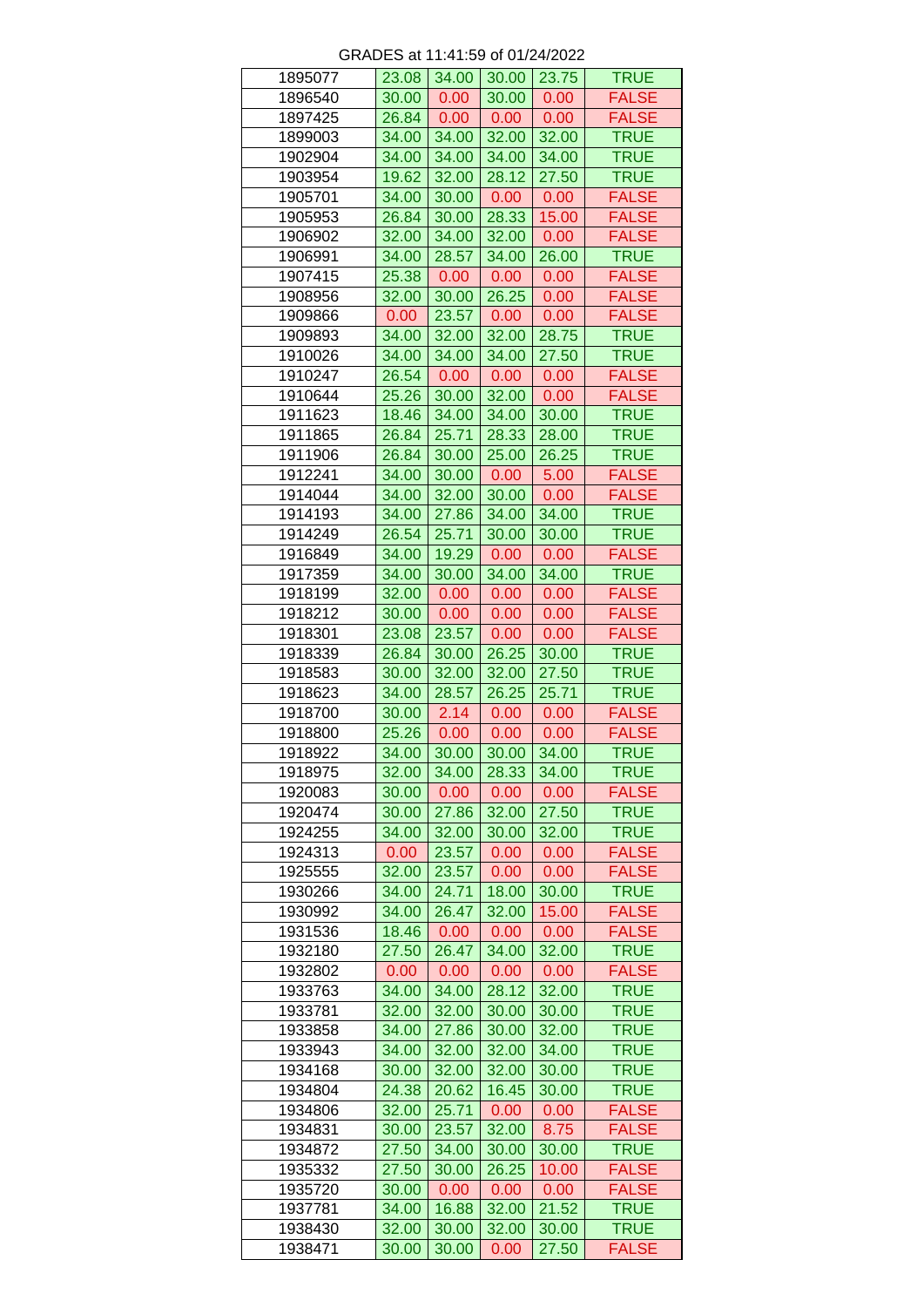| 1939335 | 2.31  | 0.00  | 0.00  | 0.00  | <b>FALSE</b> |
|---------|-------|-------|-------|-------|--------------|
| 1939364 | 34.00 | 27.86 | 30.00 | 25.00 | <b>TRUE</b>  |
| 1939925 | 32.00 | 32.00 | 32.00 | 32.00 | <b>TRUE</b>  |
| 1940484 | 23.75 | 26.47 | 24.38 | 25.00 | <b>TRUE</b>  |
| 1940543 | 30.00 | 0.00  | 0.00  | 0.00  | <b>FALSE</b> |
| 1940736 | 27.50 | 24.71 | 22.00 | 25.00 | <b>TRUE</b>  |
| 1941005 | 34.00 | 34.00 | 32.00 | 32.00 | <b>TRUE</b>  |
| 1941345 | 32.00 | 32.00 | 30.00 | 32.00 | <b>TRUE</b>  |
| 1941653 | 30.00 | 32.00 | 0.00  | 0.00  | <b>FALSE</b> |
| 1942342 | 32.00 | 4.29  | 0.00  | 0.00  | <b>FALSE</b> |
| 1942689 |       | 0.00  |       |       | <b>FALSE</b> |
|         | 27.50 |       | 8.00  | 30.00 |              |
| 1942920 | 30.00 | 24.71 | 21.29 | 20.00 | <b>TRUE</b>  |
| 1943337 | 34.00 | 30.00 | 26.25 | 0.00  | <b>FALSE</b> |
| 1944898 | 0.00  | 23.57 | 28.12 | 0.00  | <b>FALSE</b> |
| 1945077 | 32.00 | 24.71 | 0.00  | 0.00  | <b>FALSE</b> |
| 1946768 | 34.00 | 32.00 | 30.00 | 0.00  | <b>FALSE</b> |
| 1946866 | 32.00 | 32.00 | 30.00 | 26.25 | <b>TRUE</b>  |
| 1947239 | 0.00  | 0.00  | 0.00  | 0.00  | <b>FALSE</b> |
| 1947264 | 0.00  | 23.57 | 0.00  | 0.00  | <b>FALSE</b> |
| 1947934 | 0.00  | 23.57 | 32.00 | 0.00  | <b>FALSE</b> |
| 1948382 | 32.00 | 30.00 | 32.00 | 23.75 | <b>TRUE</b>  |
| 1950329 | 27.69 | 24.71 | 30.00 | 20.00 | <b>TRUE</b>  |
| 1950398 | 0.00  | 0.00  | 0.00  | 0.00  | <b>FALSE</b> |
| 1951299 | 8.08  | 0.00  | 0.00  | 0.00  | <b>FALSE</b> |
| 1951420 | 32.00 | 24.71 | 18.00 | 1.25  | <b>FALSE</b> |
| 1951465 | 34.00 | 23.57 | 34.00 | 32.00 | <b>TRUE</b>  |
| 1951757 | 34.00 | 32.00 | 34.00 | 32.00 | <b>TRUE</b>  |
| 1952071 | 34.00 | 32.00 | 32.00 | 0.00  | <b>FALSE</b> |
|         |       |       |       |       |              |
| 1952471 | 32.00 | 0.00  | 30.00 | 0.00  | <b>FALSE</b> |
| 1953223 | 0.00  | 0.00  | 0.00  | 0.00  | <b>FALSE</b> |
| 1953242 | 30.00 | 34.00 | 32.00 | 32.00 | <b>TRUE</b>  |
| 1953713 | 32.00 | 23.57 | 32.00 | 0.00  | <b>FALSE</b> |
| 1954009 | 30.00 | 30.00 | 34.00 | 26.25 | <b>TRUE</b>  |
| 1955418 | 18.46 | 32.00 | 30.00 | 30.00 | <b>TRUE</b>  |
| 1955641 | 34.00 | 32.00 | 28.12 | 32.00 | <b>TRUE</b>  |
| 1955857 | 19.62 | 4.29  | 0.00  | 0.00  | <b>FALSE</b> |
| 1957593 | 26.25 | 0.00  | 0.00  | 0.00  | <b>FALSE</b> |
| 1957734 | 20.77 | 30.00 | 32.00 | 32.00 | <b>TRUE</b>  |
| 1957977 | 21.25 | 19.41 | 1.88  | 0.00  | <b>FALSE</b> |
| 1958925 | 0.00  | 0.00  | 34.00 | 0.00  | <b>FALSE</b> |
| 1958941 | 30.00 | 23.57 | 0.00  | 0.00  | <b>FALSE</b> |
| 1959702 | 30.00 | 30.00 | 26.00 | 17.50 | <b>TRUE</b>  |
| 1959885 | 34.00 | 18.75 | 25.16 | 32.00 | <b>TRUE</b>  |
| 1960313 | 5.77  | 0.00  | 0.00  | 0.00  | <b>FALSE</b> |
| 1961660 | 32.00 | 30.00 | 10.00 | 27.50 | <b>FALSE</b> |
| 1961756 | 30.00 | 30.00 | 30.00 | 26.25 | <b>TRUE</b>  |
|         |       |       |       |       |              |
| 1962170 | 34.00 | 32.00 | 32.00 | 32.00 | <b>TRUE</b>  |
| 1963232 | 34.00 | 32.00 | 32.00 | 34.00 | <b>TRUE</b>  |
| 1965270 | 34.00 | 27.86 | 0.00  | 21.25 | <b>FALSE</b> |
| 1966264 | 34.00 | 34.00 | 30.00 | 32.00 | <b>TRUE</b>  |
| 1967233 | 30.00 | 32.00 | 32.00 | 0.00  | <b>FALSE</b> |
| 1968691 | 0.00  | 0.00  | 0.00  | 0.00  | <b>FALSE</b> |
| 1969669 | 15.00 | 0.00  | 0.00  | 0.00  | <b>FALSE</b> |
| 1970669 | 32.00 | 30.00 | 34.00 | 25.43 | <b>TRUE</b>  |
| 1971673 | 20.77 | 32.00 | 26.25 | 30.00 | <b>TRUE</b>  |
| 1972070 | 34.00 | 27.86 | 30.00 | 29.35 | <b>TRUE</b>  |
| 1974581 | 25.38 | 0.00  | 0.00  | 0.00  | <b>FALSE</b> |
| 1975205 | 30.00 | 32.00 | 16.88 | 27.50 | <b>TRUE</b>  |
| 1975501 | 26.54 | 23.57 | 26.25 | 0.00  | <b>FALSE</b> |
| 1976277 | 34.00 | 34.00 | 32.00 | 0.00  | <b>FALSE</b> |
|         |       |       |       |       |              |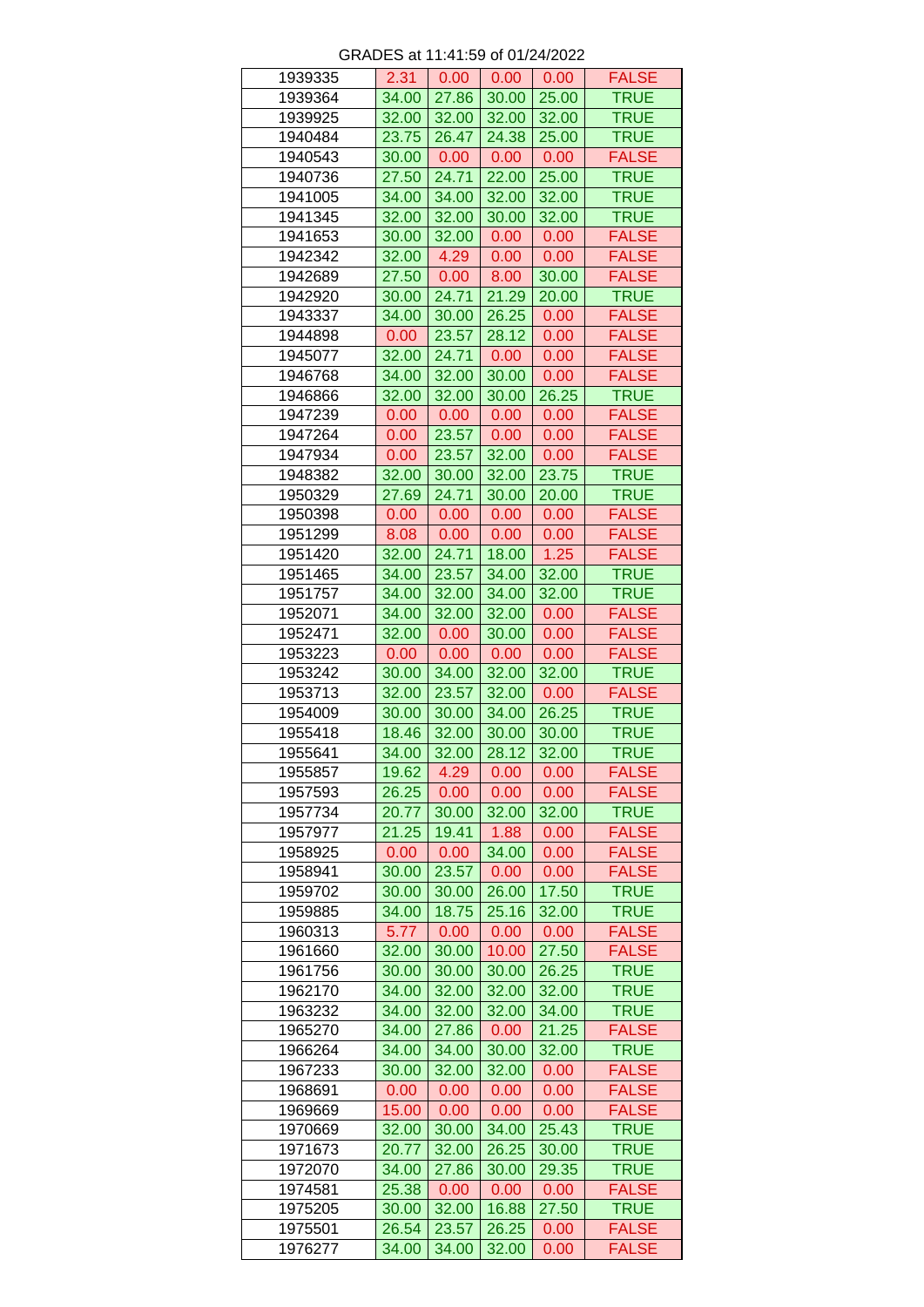| 1977364 | 32.00 | 30.00 | 26.25             | 0.00              | <b>FALSE</b> |
|---------|-------|-------|-------------------|-------------------|--------------|
| 1977848 | 32.00 | 30.00 | 34.00             | 30.00             | <b>TRUE</b>  |
| 1980374 | 30.00 | 25.71 | 28.00             | 0.00              | <b>FALSE</b> |
| 1982048 | 34.00 | 32.00 | 30.00             | 32.00             | <b>TRUE</b>  |
| 1982749 | 34.00 | 30.00 | 34.00             | 32.00             | <b>TRUE</b>  |
| 1982895 | 30.00 | 32.00 | 28.12             | 30.00             | <b>TRUE</b>  |
| 1982930 | 34.00 | 32.00 | 34.00             | 26.25             | <b>TRUE</b>  |
| 1982950 | 20.77 | 34.00 | 32.00             | 21.25             | <b>TRUE</b>  |
| 1983047 | 32.00 | 32.00 | 34.00             | 0.00              | <b>FALSE</b> |
| 1983209 | 32.00 | 32.00 | 34.00             | 26.25             | <b>TRUE</b>  |
| 1983219 | 20.77 | 30.00 | 30.00             | 30.00             | <b>TRUE</b>  |
| 1983263 | 34.00 | 30.00 | 34.00             | 30.00             | <b>TRUE</b>  |
| 1983310 | 32.00 | 23.57 | 34.00             | 0.00              | <b>FALSE</b> |
| 1983548 | 34.00 | 34.00 | 34.00             | 34.00             | <b>TRUE</b>  |
| 1983916 | 32.00 | 32.00 | 34.00             | 30.00             | <b>TRUE</b>  |
| 1984079 | 32.00 | 30.00 | 26.25             | 26.25             | <b>TRUE</b>  |
| 1984129 | 28.12 | 34.00 | 34.00             | 32.00             | <b>TRUE</b>  |
| 1984794 | 32.00 | 21.43 | 32.00             | 23.75             | <b>TRUE</b>  |
| 1984843 | 30.00 | 34.00 | 34.00             | 34.00             | <b>TRUE</b>  |
| 1984947 |       | 34.00 | 34.00             | 30.00             | <b>TRUE</b>  |
|         | 34.00 |       |                   |                   | <b>TRUE</b>  |
| 1984970 | 32.00 | 23.57 | 28.12             | 32.00             |              |
| 1985033 | 0.00  | 0.00  | 0.00              | 0.00              | <b>FALSE</b> |
| 1985042 | 32.00 | 27.86 | 34.00             | 32.00             | <b>TRUE</b>  |
| 1985084 | 34.00 | 23.57 | 34.00             | 34.00             | <b>TRUE</b>  |
| 1985439 | 34.00 | 32.00 | 32.00             | 25.00             | <b>TRUE</b>  |
| 1985504 | 30.00 | 30.00 | 32.00             | 32.00             | <b>TRUE</b>  |
| 1985725 | 30.00 | 23.57 | 30.00             | 23.75             | <b>TRUE</b>  |
| 1985747 | 34.00 | 34.00 | 34.00             | 32.00             | <b>TRUE</b>  |
| 1985799 | 30.00 | 30.00 | 30.00             | 30.00             | <b>TRUE</b>  |
| 1985841 | 30.00 | 34.00 | 0.00              | 0.00              | <b>FALSE</b> |
| 1985878 | 34.00 | 34.00 | 34.00             | 34.00             | <b>TRUE</b>  |
| 1985909 | 32.00 | 30.00 | 16.88             | 32.00             | <b>TRUE</b>  |
| 1985972 | 30.00 | 32.00 | 32.00             | 0.00              | <b>FALSE</b> |
| 1986290 | 34.00 | 32.00 | 32.00             | 30.00             | <b>TRUE</b>  |
| 1986385 | 32.00 | 34.00 | 28.12             | 32.00             | <b>TRUE</b>  |
| 1986413 | 32.00 | 21.43 | 32.00             | 32.00             | <b>TRUE</b>  |
| 1986423 | 25.38 | 30.00 | 32.00             | 22.50             | <b>TRUE</b>  |
| 1986485 | 30.00 | 30.00 | 26.25             | 25.00             | <b>TRUE</b>  |
| 1986535 | 0.00  | 0.00  | 0.00              | 0.00              | <b>FALSE</b> |
| 1986671 | 34.00 | 34.00 | 34.00             | 23.75             | TRUE         |
| 1986735 | 18.46 | 21.43 | 30.00             | 30.00             | <b>TRUE</b>  |
| 1986807 | 34.00 | 32.00 | 34.00             | 34.00             | <b>TRUE</b>  |
| 1986936 | 34.00 | 30.00 | 32.00             | 34.00             | <b>TRUE</b>  |
| 1987240 | 32.00 | 23.57 | 0.00              | 0.00 <sub>1</sub> | <b>FALSE</b> |
| 1987408 | 0.00  | 27.86 | 26.25             | 0.00              | <b>FALSE</b> |
| 1987495 | 30.00 | 34.00 | 34.00             | 32.00             | <b>TRUE</b>  |
| 1987638 | 18.46 | 32.00 | 26.25             | 0.00              | <b>FALSE</b> |
| 1987681 | 32.00 | 23.57 | 28.12             | 26.25             | <b>TRUE</b>  |
| 1987712 | 34.00 | 32.00 | 34.00             | 27.50             | <b>TRUE</b>  |
| 1987881 | 19.62 | 27.86 | 0.00 <sub>1</sub> | 0.00              | <b>FALSE</b> |
| 1988058 | 30.00 | 32.00 | 32.00             | 32.00             | <b>TRUE</b>  |
| 1988233 | 34.00 | 34.00 | 34.00             | 32.00             | <b>TRUE</b>  |
| 1988427 | 27.69 | 30.00 | 32.00             | 30.00             | <b>TRUE</b>  |
| 1989113 | 20.77 | 32.00 | 0.00              | 0.00              | <b>FALSE</b> |
| 1989177 | 30.00 | 23.57 | 30.00             | 30.00             | <b>TRUE</b>  |
| 1989915 | 30.00 | 30.00 | 30.00             | 27.50             | <b>TRUE</b>  |
|         |       |       |                   |                   | <b>TRUE</b>  |
| 1991139 | 21.92 | 32.00 | 30.00             | 32.00             |              |
| 1991254 | 34.00 | 34.00 | 34.00             | 28.75             | <b>TRUE</b>  |
| 1991255 | 34.00 | 34.00 | 34.00             | 34.00             | <b>TRUE</b>  |
| 1991531 | 34.00 | 23.57 | 34.00             | 34.00             | <b>TRUE</b>  |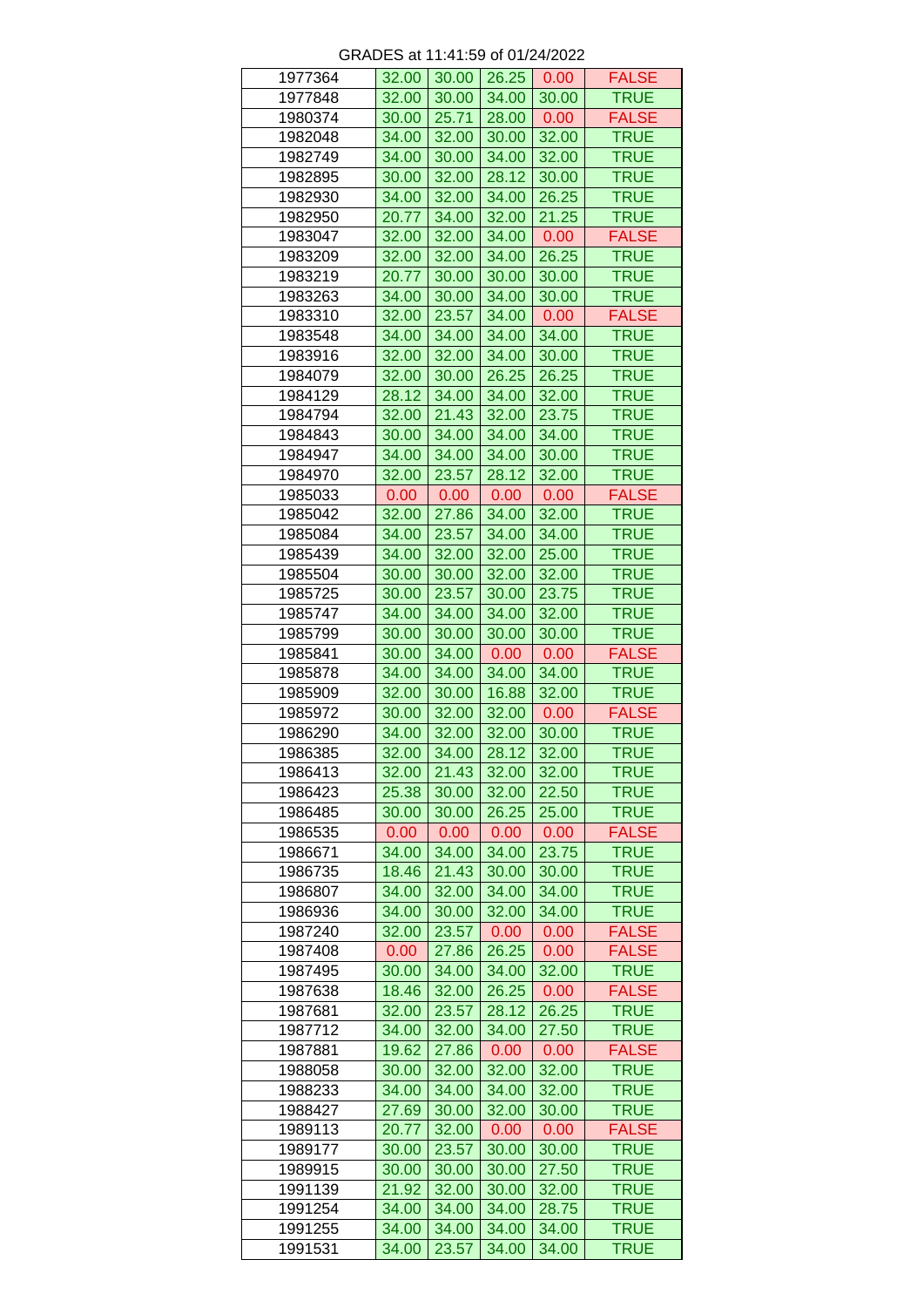| 1991578 | 28.85             | 30.00         | 28.12         | 21.25        | <b>TRUE</b>                  |
|---------|-------------------|---------------|---------------|--------------|------------------------------|
| 1991824 |                   |               |               |              |                              |
|         | 0.00              | 0.00          | 30.00         | 27.50        | <b>FALSE</b>                 |
| 1992066 | 18.46             | 14.57         | 0.00          | 0.00         | <b>FALSE</b>                 |
| 1992077 | 30.00             | 28.29         | 30.00         | 25.00        | <b>TRUE</b>                  |
| 1992112 | 16.15             | 27.86         | 30.00         | 25.00        | <b>TRUE</b>                  |
| 1992383 | 30.00             | 32.00         | 30.00         | 32.00        | <b>TRUE</b>                  |
| 1992407 | 30.00             | 30.00         | 28.12         | 30.00        | <b>TRUE</b>                  |
|         |                   |               |               |              |                              |
| 1992502 | 34.00             | 34.00         | 34.00         | 27.50        | <b>TRUE</b>                  |
| 1992615 | 0.00              | 32.00         | 0.00          | 0.00         | <b>FALSE</b>                 |
| 1992781 | 25.38             | 30.00         | 26.25         | 26.25        | <b>TRUE</b>                  |
| 1992949 | 34.00             | 34.00         | 34.00         | 34.00        | <b>TRUE</b>                  |
| 1993024 | 32.00             | 32.00         | 32.00         | 27.50        | <b>TRUE</b>                  |
| 1993170 | 30.00             | 21.43         | 30.00         | 0.00         | <b>FALSE</b>                 |
| 1993485 | 20.77             | 32.00         | 32.00         | 27.50        | <b>TRUE</b>                  |
|         |                   |               |               |              |                              |
| 1993597 | 30.00             | 0.00          | 0.00          | 0.00         | <b>FALSE</b>                 |
| 1993737 | 18.46             | 23.57         | 34.00         | 27.50        | <b>TRUE</b>                  |
| 1993783 | 32.00             | 30.00         | 32.00         | 0.00         | <b>FALSE</b>                 |
| 1993962 | 28.85             | 34.00         | 32.00         | 30.00        | <b>TRUE</b>                  |
| 1994170 | 30.00             | 30.00         | 30.00         | 0.00         | <b>FALSE</b>                 |
| 1994201 | 25.38             | 23.14         | 5.62          | 0.00         | <b>FALSE</b>                 |
|         |                   |               |               |              |                              |
| 1994214 | 30.00             | 30.00         | 32.00         | 30.00        | <b>TRUE</b>                  |
| 1994231 | 9.23              | 0.00          | 0.00          | 0.00         | <b>FALSE</b>                 |
| 1994364 | 32.00             | 23.57         | 30.00         | 0.00         | <b>FALSE</b>                 |
| 1994384 | 13.85             | 32.00         | 34.00         | 7.50         | <b>FALSE</b>                 |
| 1994583 | 1.15              | 0.00          | 0.00          | 0.00         | <b>FALSE</b>                 |
| 1994600 | 30.00             | 23.57         | 30.00         | 0.00         | <b>FALSE</b>                 |
|         |                   |               |               |              |                              |
| 1994736 | 32.00             | 32.00         | 0.00          | 0.00         | <b>FALSE</b>                 |
| 1994880 | 30.00             | 30.00         | 30.00         | 21.25        | <b>TRUE</b>                  |
| 1995046 | 34.00             | 32.00         | 34.00         | 0.00         | <b>FALSE</b>                 |
| 1995140 | 34.00             | 27.86         | 30.00         | 27.50        | <b>TRUE</b>                  |
| 1995435 | 0.00              | 0.00          | 0.00          | 0.00         | <b>FALSE</b>                 |
| 1995517 | 32.00             | 34.00         | 26.25         | 30.00        | <b>TRUE</b>                  |
|         |                   |               |               |              |                              |
| 1995623 | 32.00             | 34.00         | 32.00         | 32.00        | <b>TRUE</b>                  |
| 1995847 | 30.00             | 27.86         | 32.00         | 27.50        | <b>TRUE</b>                  |
| 1995875 | 32.00             | 32.00         | 26.25         | 11.25        | <b>FALSE</b>                 |
| 1995884 | 30.00             | 0.00          | 0.00          | 0.00         | <b>FALSE</b>                 |
| 1995916 | 18.46             | 0.00          | 28.12         | 0.00         | <b>FALSE</b>                 |
| 1996206 | 32.00             | 32.00         | 30.00         | 0.00         | <b>FALSE</b>                 |
| 1996448 | 24.23             | 34.00         | 34.00         | 0.00         | <b>FALSE</b>                 |
|         |                   |               |               |              |                              |
| 1996501 | 0.00              | 0.00          | 0.00          | 0.00         | <b>FALSE</b>                 |
| 1996623 | 32.00             | 30.00         | 32.00         | 23.75        | <b>TRUE</b>                  |
| 1997273 | 34.00             | 32.00         | 30.00         | 30.00        | <b>TRUE</b>                  |
| 1997274 | 30.00             | 30.00         | 30.00         | 0.00         | <b>FALSE</b>                 |
| 1997293 | 30.00             | 34.00         | 34.00         | 32.00        | <b>TRUE</b>                  |
| 1997539 | 32.00             | 32.00         | 34.00         | 34.00        | <b>TRUE</b>                  |
|         |                   |               |               |              |                              |
| 1997543 | 20.77             | 34.00         | 28.12         | 5.00         | <b>FALSE</b>                 |
| 1997568 | 34.00             | 34.00         | 34.00         | 32.00        | <b>TRUE</b>                  |
| 1997592 | 0.00              | 0.00          | 0.00          | 0.00         | <b>FALSE</b>                 |
| 1997607 | 0.00              | 0.00          | 0.00          | 0.00         | <b>FALSE</b>                 |
| 1997621 | 26.54             | 0.00          | 32.00         | 0.00         | <b>FALSE</b>                 |
| 1997716 | 24.23             | 30.00         | 30.00         | 27.50        | <b>TRUE</b>                  |
| 1997818 | 32.00             | 32.00         | 32.00         | 27.50        | <b>TRUE</b>                  |
|         |                   |               |               |              |                              |
| 1997898 | 0.00 <sub>1</sub> | 0.00          | 0.00          | 0.00         | <b>FALSE</b>                 |
| 1997941 | 0.00              | 0.00          | 0.00          | 0.00         | <b>FALSE</b>                 |
| 1997975 | 24.23             | 34.00         | 32.00         | 0.00         | <b>FALSE</b>                 |
| 1998044 | 24.23             | 32.00         | 32.00         | 30.00        | <b>TRUE</b>                  |
| 1998226 | 28.85             | 0.00          | 0.00          | 0.00         | <b>FALSE</b>                 |
| 1998312 | 30.00             | 0.00          | 0.00          | 0.00         | <b>FALSE</b>                 |
|         |                   |               |               |              |                              |
| 1998391 | 0.00              | 0.00<br>23.57 | 0.00<br>26.25 | 0.00<br>0.00 | <b>FALSE</b><br><b>FALSE</b> |
| 1998769 | 26.25             |               |               |              |                              |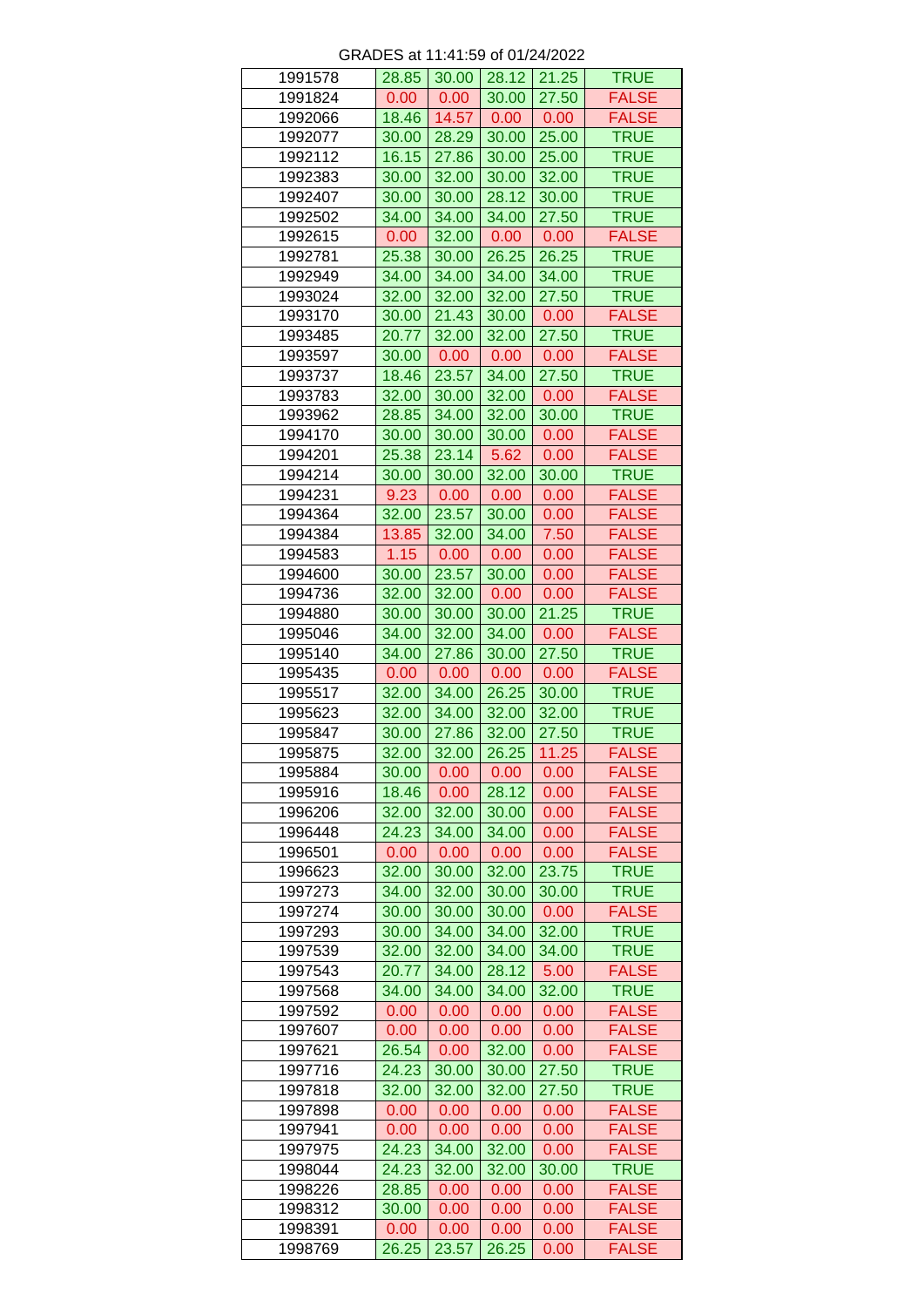| 1999066 | 0.00  | 0.00  | 0.00  | 0.00  | <b>FALSE</b> |
|---------|-------|-------|-------|-------|--------------|
| 1999178 | 25.38 | 30.00 | 34.00 | 8.75  | <b>FALSE</b> |
| 1999214 | 34.00 | 34.00 | 34.00 | 32.00 | <b>TRUE</b>  |
| 1999470 | 0.00  | 0.00  | 0.00  | 0.00  | <b>FALSE</b> |
| 1999933 | 32.00 | 30.00 | 32.00 | 0.00  | <b>FALSE</b> |
| 2000218 | 34.00 | 32.00 | 32.00 | 30.00 | <b>TRUE</b>  |
| 2000457 | 32.00 | 34.00 | 34.00 | 30.00 | <b>TRUE</b>  |
| 2000821 | 28.85 | 30.00 | 32.00 | 25.00 | <b>TRUE</b>  |
| 2001053 | 34.00 | 34.00 | 32.00 | 28.75 | <b>TRUE</b>  |
| 2001077 | 21.92 | 0.00  | 0.00  | 0.00  | <b>FALSE</b> |
| 2001345 |       | 0.00  | 0.00  | 0.00  | <b>FALSE</b> |
|         | 18.46 |       |       |       |              |
| 2001733 | 23.08 | 23.57 | 24.38 | 0.00  | <b>FALSE</b> |
| 2002592 | 32.00 | 0.00  | 32.00 | 0.00  | <b>FALSE</b> |
| 2002688 | 32.00 | 34.00 | 34.00 | 30.00 | <b>TRUE</b>  |
| 2003158 | 32.00 | 32.00 | 34.00 | 30.00 | <b>TRUE</b>  |
| 2003402 | 25.38 | 32.00 | 34.00 | 0.00  | <b>FALSE</b> |
| 2003512 | 27.69 | 23.57 | 26.25 | 0.00  | <b>FALSE</b> |
| 2003964 | 34.00 | 34.00 | 32.00 | 30.00 | <b>TRUE</b>  |
| 2004949 | 34.00 | 30.00 | 34.00 | 34.00 | <b>TRUE</b>  |
| 2005177 | 20.77 | 32.00 | 0.00  | 21.25 | <b>FALSE</b> |
| 2005485 | 34.00 | 32.00 | 30.00 | 0.00  | <b>FALSE</b> |
| 2005708 | 32.00 | 34.00 | 32.00 | 30.00 | <b>TRUE</b>  |
| 2005947 | 0.00  | 0.00  | 0.00  | 0.00  | <b>FALSE</b> |
| 2006082 | 18.46 | 30.00 | 30.00 | 0.00  | <b>FALSE</b> |
| 2006432 | 0.00  | 32.00 | 28.12 | 25.00 | <b>FALSE</b> |
| 2006531 | 34.00 | 32.00 | 34.00 | 28.75 | <b>TRUE</b>  |
|         |       |       |       |       |              |
| 2006654 | 30.00 | 25.71 | 30.00 | 0.00  | <b>FALSE</b> |
| 2006686 | 34.00 | 34.00 | 32.00 | 32.00 | <b>TRUE</b>  |
| 2006761 | 2.31  | 0.00  | 0.00  | 0.00  | <b>FALSE</b> |
| 2006777 | 30.00 | 30.00 | 32.00 | 25.00 | <b>TRUE</b>  |
| 2007103 | 32.00 | 0.00  | 28.12 | 0.00  | <b>FALSE</b> |
| 2007146 | 30.00 | 0.00  | 0.00  | 0.00  | <b>FALSE</b> |
| 2007396 | 0.00  | 25.71 | 0.00  | 0.00  | <b>FALSE</b> |
| 2007624 | 4.62  | 10.71 | 0.00  | 0.00  | <b>FALSE</b> |
| 2008182 | 13.85 | 23.57 | 0.00  | 0.00  | <b>FALSE</b> |
| 2008275 | 20.77 | 23.57 | 28.12 | 0.00  | <b>FALSE</b> |
| 2008450 | 0.00  | 0.00  | 0.00  | 0.00  | <b>FALSE</b> |
| 2008528 | 30.00 | 34.00 | 32.00 | 21.25 | <b>TRUE</b>  |
| 2008897 | 20.77 | 27.86 | 26.25 | 0.00  | <b>FALSE</b> |
| 2009008 | 26.54 | 23.57 | 32.00 | 28.75 | <b>TRUE</b>  |
| 2009026 | 32.00 | 23.57 | 30.00 | 0.00  | <b>FALSE</b> |
|         |       |       |       |       |              |
| 2009644 | 30.00 | 34.00 | 30.00 | 0.00  | <b>FALSE</b> |
| 2009654 | 30.00 | 30.00 | 32.00 | 23.75 | <b>TRUE</b>  |
| 2009768 | 34.00 | 34.00 | 34.00 | 0.00  | <b>FALSE</b> |
| 2010214 | 25.38 | 23.57 | 0.00  | 0.00  | <b>FALSE</b> |
| 2010473 | 30.00 | 0.00  | 0.00  | 0.00  | <b>FALSE</b> |
| 2010485 | 26.25 | 30.00 | 30.00 | 8.75  | <b>FALSE</b> |
| 2010731 | 30.00 | 34.00 | 34.00 | 34.00 | <b>TRUE</b>  |
| 2010869 | 26.25 | 0.00  | 0.00  | 0.00  | <b>FALSE</b> |
| 2011007 | 30.00 | 30.00 | 32.00 | 0.00  | <b>FALSE</b> |
| 2011051 | 20.77 | 0.00  | 0.00  | 0.00  | <b>FALSE</b> |
| 2011621 | 0.00  | 30.00 | 30.00 | 0.00  | <b>FALSE</b> |
| 2012165 | 34.00 | 27.86 | 28.12 | 30.00 | <b>TRUE</b>  |
| 2012975 | 0.00  | 0.00  | 0.00  | 0.00  | <b>FALSE</b> |
| 2013546 | 32.00 | 0.00  | 30.00 | 5.00  | <b>FALSE</b> |
| 2013658 | 32.00 | 0.00  | 0.00  | 0.00  | <b>FALSE</b> |
| 2013825 | 32.00 | 27.86 | 26.25 | 0.00  | <b>FALSE</b> |
| 2013943 |       |       |       | 0.00  | <b>FALSE</b> |
|         | 0.00  | 32.00 | 0.00  |       |              |
| 2014030 | 26.54 | 27.86 | 26.25 | 30.00 | <b>TRUE</b>  |
| 2014033 | 32.00 | 27.86 | 26.25 | 30.00 | <b>TRUE</b>  |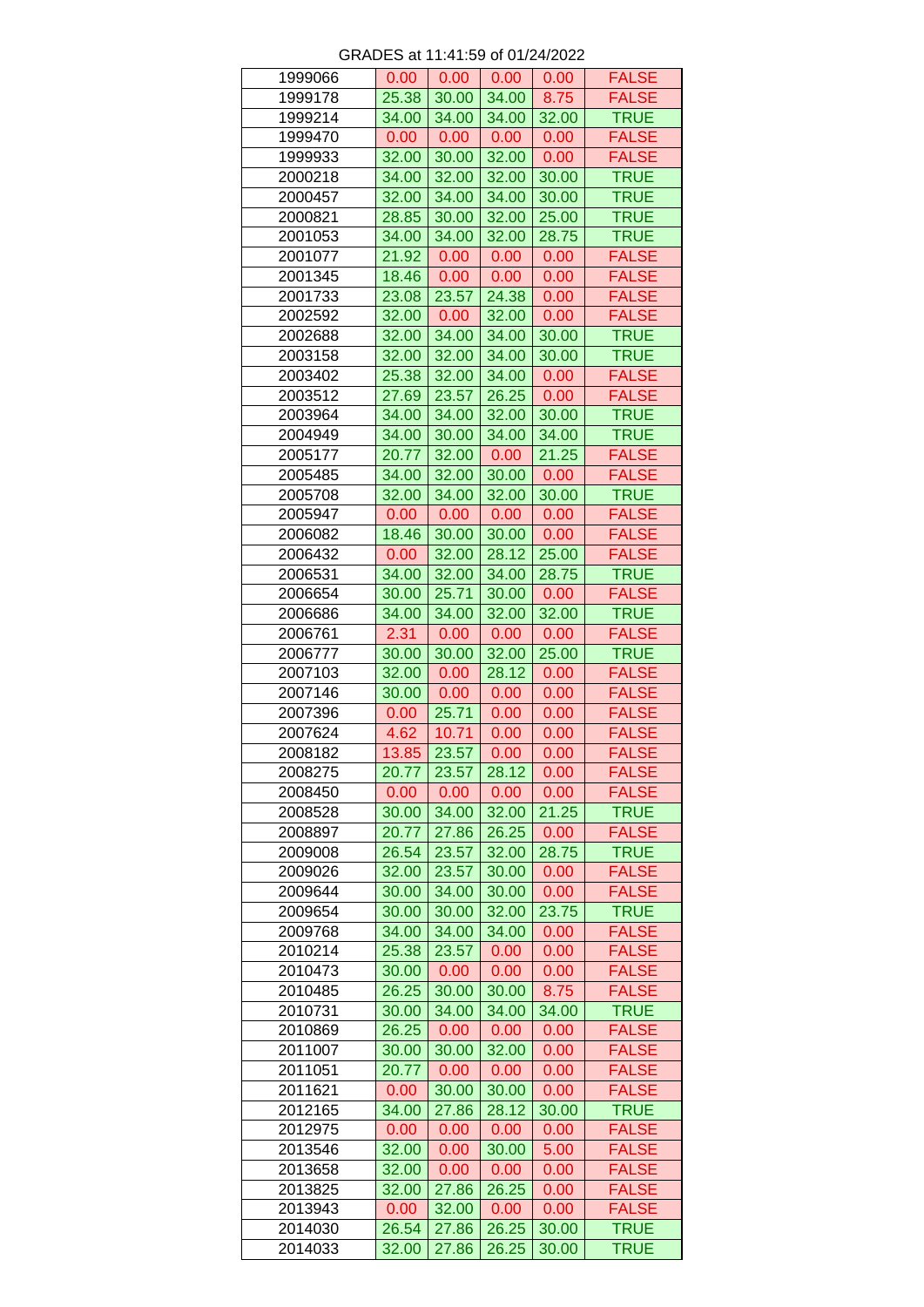| 2014185 | 32.00 | 0.00              | 0.00              | 0.00  | <b>FALSE</b> |
|---------|-------|-------------------|-------------------|-------|--------------|
| 2014480 | 0.00  | 0.00              | 0.00              | 0.00  | <b>FALSE</b> |
| 2014598 | 0.00  | 8.57              | 30.00             | 0.00  | <b>FALSE</b> |
| 2014617 | 32.00 | 34.00             | 26.25             | 23.75 | <b>TRUE</b>  |
| 2014685 | 20.77 | 32.00             | 0.00              | 8.75  | <b>FALSE</b> |
| 2014782 | 0.00  | 0.00 <sub>1</sub> | 0.00              | 0.00  | <b>FALSE</b> |
| 2014798 | 30.00 | 23.57             | 28.12             | 0.00  | <b>FALSE</b> |
| 2014985 | 34.00 | 32.00             | 32.00             | 0.00  | <b>FALSE</b> |
| 2015021 | 32.00 | 34.00             | 30.00             | 25.00 | <b>TRUE</b>  |
| 2015182 | 17.31 | 0.00              | 0.00              | 0.00  | <b>FALSE</b> |
| 2015283 | 34.00 | 34.00             | 34.00             | 32.00 | <b>TRUE</b>  |
| 2015381 | 0.00  | 0.00 <sub>1</sub> | 0.00 <sub>1</sub> | 0.00  | <b>FALSE</b> |
| 2015816 | 32.00 | 32.00             | 34.00             | 30.00 | <b>TRUE</b>  |
| 2015914 | 6.92  | 0.00 <sub>1</sub> | 0.00              | 0.00  | <b>FALSE</b> |
| 2016241 | 21.92 | 32.00             | 26.25             | 34.00 | <b>TRUE</b>  |
| 2016404 | 0.00  | 0.00              | 0.00              | 0.00  | <b>FALSE</b> |
| 2016465 | 34.00 | 23.57             | 32.00             | 27.50 | <b>TRUE</b>  |
| 2016776 | 23.08 | 20.57             | 28.12             | 30.00 | <b>TRUE</b>  |
| 2016953 | 34.00 | 34.00             | 34.00             | 30.00 | <b>TRUE</b>  |
| 2017022 | 34.00 | 34.00             | 32.00             | 30.00 | <b>TRUE</b>  |
| 2017046 | 0.00  | 0.00              | 0.00              | 0.00  | <b>FALSE</b> |
| 2017075 |       |                   |                   |       |              |
|         | 8.08  | 0.00              | 0.00              | 0.00  | <b>FALSE</b> |
| 2017378 | 32.00 | 34.00             | 30.00             | 0.00  | <b>FALSE</b> |
| 2017417 | 34.00 | 34.00             | 32.00             | 0.00  | <b>FALSE</b> |
| 2017737 | 32.00 | 21.43             | 22.50             | 23.75 | <b>TRUE</b>  |
| 2017872 | 20.77 | 32.00             | 34.00             | 30.00 | <b>TRUE</b>  |
| 2017888 | 28.12 | 32.00             | 28.12             | 27.50 | <b>TRUE</b>  |
| 2018283 | 0.00  | 0.00              | 0.00              | 0.00  | <b>FALSE</b> |
| 2018560 | 0.00  | 0.00              | 0.00              | 0.00  | <b>FALSE</b> |
| 2019278 | 30.00 | 23.57             | 30.00             | 28.04 | <b>TRUE</b>  |
| 2019367 | 30.00 | 27.86             | 30.00             | 0.00  | <b>FALSE</b> |
| 2019448 | 26.54 | 30.00             | 32.00             | 23.75 | <b>TRUE</b>  |
| 2019657 | 30.00 | 30.00             | 30.00             | 30.00 | <b>TRUE</b>  |
| 2019666 | 28.12 | 30.00             | 14.00             | 0.00  | <b>FALSE</b> |
| 2020164 | 32.00 | 32.00             | 30.00             | 27.50 | <b>TRUE</b>  |
| 2020925 | 0.00  | 0.00              | 0.00              | 0.00  | <b>FALSE</b> |
| 2021045 | 0.00  | 30.00             | 0.00              | 0.00  | <b>FALSE</b> |
| 2021047 | 30.00 | 34.00             | 34.00             | 34.00 | <b>TRUE</b>  |
| 2021610 | 32.00 | 32.00             | 28.12             | 32.00 | <b>TRUE</b>  |
| 2021613 | 34.00 | 34.00             | 34.00             | 34.00 | <b>TRUE</b>  |
| 2021689 | 26.54 | 32.00             | 32.00             | 27.50 | <b>TRUE</b>  |
| 2022092 | 9.23  | 0.00 <sub>1</sub> | 0.00              | 0.00  | <b>FALSE</b> |
| 2022119 | 23.08 | 23.57             | 32.00             | 26.25 | <b>TRUE</b>  |
| 2022227 | 28.85 | 32.00             | 30.00             | 30.00 | <b>TRUE</b>  |
| 2022385 | 0.00  | 0.00              | 0.00              | 0.00  | <b>FALSE</b> |
| 2022410 | 28.85 | 30.00             | 30.00             | 30.00 | <b>TRUE</b>  |
| 2022670 | 21.92 | 32.00             | 34.00             | 30.00 | <b>TRUE</b>  |
| 2023029 | 30.00 | 32.00             | 32.00             | 27.50 | <b>TRUE</b>  |
| 2023141 | 34.00 | 34.00             | 30.00             | 30.00 | <b>TRUE</b>  |
| 2023196 | 34.00 | 23.57             | 30.00             | 13.75 | <b>FALSE</b> |
| 2023225 | 0.00  | 23.57             | 34.00             | 0.00  | <b>FALSE</b> |
| 2023226 | 17.31 | 0.00              | 30.00             | 27.50 | <b>FALSE</b> |
| 2023244 | 0.00  | 0.00              | 34.00             | 1.25  | <b>FALSE</b> |
| 2023348 | 0.00  | 32.00             | 32.00             | 0.00  | <b>FALSE</b> |
| 2023767 | 0.00  | 0.00              | 0.00              | 0.00  | <b>FALSE</b> |
| 2023981 | 28.12 | 0.00              | 0.00              | 0.00  | <b>FALSE</b> |
| 2024239 | 32.00 | 30.00             | 32.00             | 25.00 | <b>TRUE</b>  |
|         |       |                   |                   |       |              |
| 2024316 | 0.00  | 0.00              | 0.00              | 0.00  | <b>FALSE</b> |
| 2024364 | 30.00 | 0.00              | 0.00              | 0.00  | <b>FALSE</b> |
| 2024421 | 0.00  | 0.00              | 0.00              | 0.00  | <b>FALSE</b> |